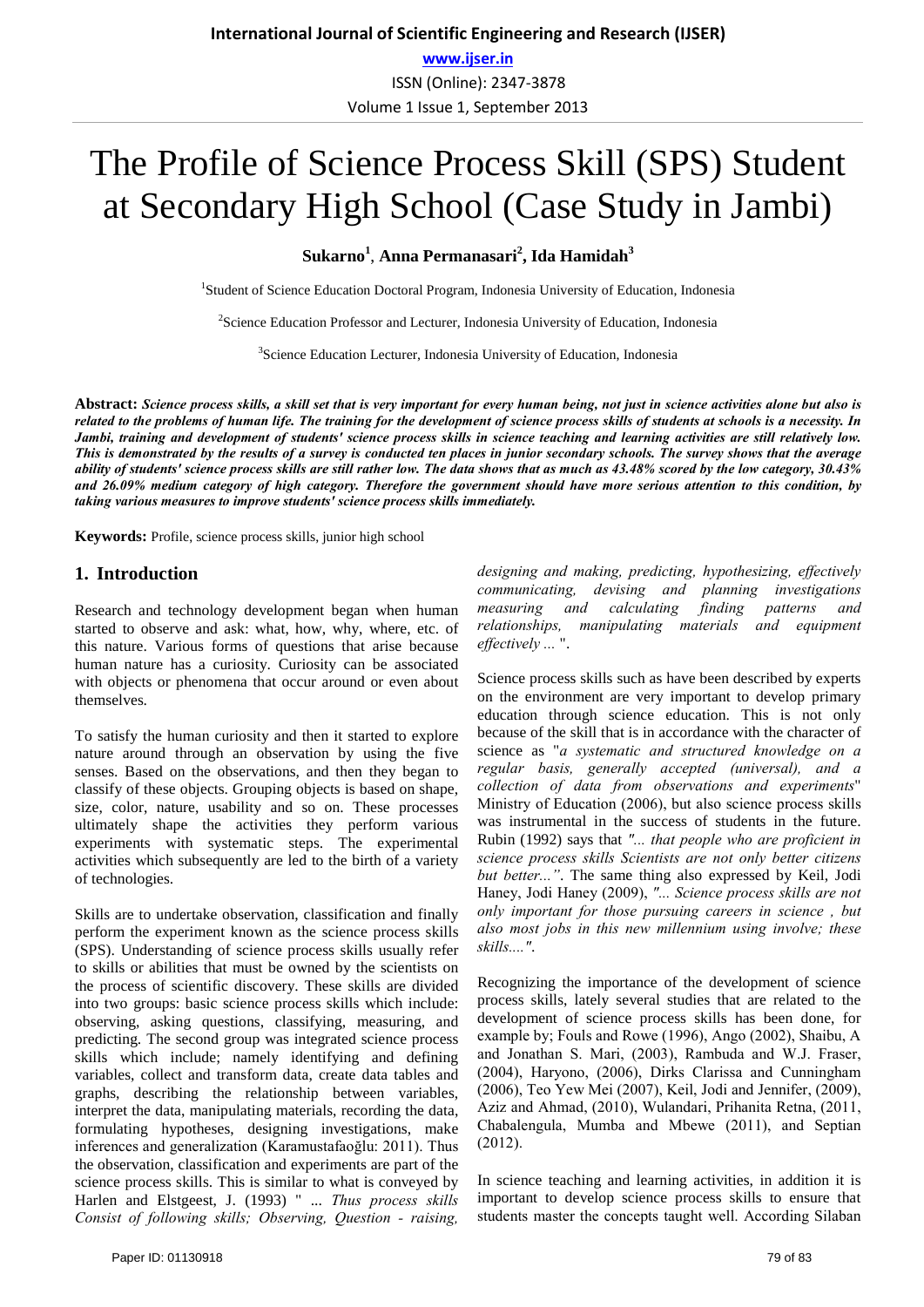## **International Journal of Scientific Engineering and Research (IJSER) www.ijser.in** ISSN (Online): 2347-3878 Volume 1 Issue 1, September 2013

(2006) concept mastery is students' understanding of a concept in the form of skill or knowledge, and the student's ability to apply the skill or knowledge. The same opinion was also delivered by Dahar (2006) that the mastery of the concept could be intended as a form of students' ability to understand the meaning of a scientific concept, the concept is good in theory and in their application form.

Based on the opinion of experts, it can be affirmed that the mastery of concepts should be understood as a whole. Mastery of the concept can't be understood only in the form of knowledge that is rote alone, but must be understood in greater depth and breadth to the extent that the ability to apply the concepts that he knew it was in real life. If it is related to science learning, the mastery of science concepts can be interpreted as a form of student's ability to understand science concepts and apply scientific concepts such as science students participate in learning activities.

Referring to the description of the science process skills and mastery of science concepts above, it can be understood that the science process skills and mastery of the concepts of science are two sides of the coin in science learning, so they can't be separated. Both aspects are interrelated and mutually reinforcing. Science process skills that will support the achievement of mastery of the concepts of science and its applications well, as well as mastery of a good concept will also improve science process skills and application. Therefore in science learning activities both aspects must be considered and developed.

The initial step in the optimization of the development of science process skills and science student's mastery of concepts is the analysis of mapping the extent of mastery of science process skills and science concepts students today. Mapping analysis capability is intended that science teachers know precisely and accurately how the skills and mastery of science process skills of science students are so that teachers have appropriate plans to conduct a study to develop both. Therefore it is necessary for a serious study of the profile of science process skills and mastery of the concepts of science students in order to obtain accurate information related to both.

Based on the above, this research focuses on science process skills of students, especially students at the secondary school level. Thus, the purpose of this survey study was to determine the profile of science process skills abilities in students at secondary school level. The question that will be answered in this study is how the profile of science process skills in the junior high school level is?

## **2. Method**

The study was conducted in secondary schools in Jambi city at the beginning of the second semester of academic year 2012/2013 is using the survey method. The survey involved 322 grade 8 students as respondents. It's also taken from 10 different schools. This means is that every school samples was taken only one class, i.e. the grade 8. So not all students

in grade 8 at the ten school were tested. Sampling was carried out both schools and students by random sampling.

The data was collected using a research instrument in the form of tests. Therefore students who respondents were given a package of test questions, which test items to measure science process skills which consists of 20 multiple choice questions. About the basic science process skills test that is used is a matter of adaptive test that has been developed by the *International Energy management courses (IEC)* and the University of Queensland at the University Queensland. Test questions include skills; inference, observation, prediction, measurement and classification. The data has been collected, then performed the scoring (each question has a score of one) the package that has been done about the respondents. After scoring is done then the next step is performed categorization, namely grouping scores obtained by students in the category of high, medium and low. This categorization judgment well as an assessment of the science process skills. Guidelines for the categorization of students' science process skills such as in Table 1 below:

**Table 1**: Category Score Range Science Process Skills

| Score Range | Category   |
|-------------|------------|
| 16-20       |            |
| 8-1         | medium     |
|             | $\alpha w$ |

Once the categorization is done on the data, the analysis. The next is to do the percentage of each category, namely the category of high, medium and low category. Percentage of this category is done with the aim to facilitate the dominance of science process skill ability level of the students. The percentage of the process is done by using the following formula:

$$
\frac{x}{n} * 100\% (1)
$$

x: number of students in a category n: number of total respondents

Data group category and the percentage will be relied upon by the authors to conduct descriptive analysis. Descriptive analysis was conducted is intended to provide an overview and thorough in order to obtain complete information related to profile student's science process skills.

## **3. Results and Discussion**

From the test of ten Junior high school of science process skills, it shows or produces different data apparently. After the categorization (high category, the category of medium and low categories) and the percentage of the obtained data as it is presented in Table 2 below: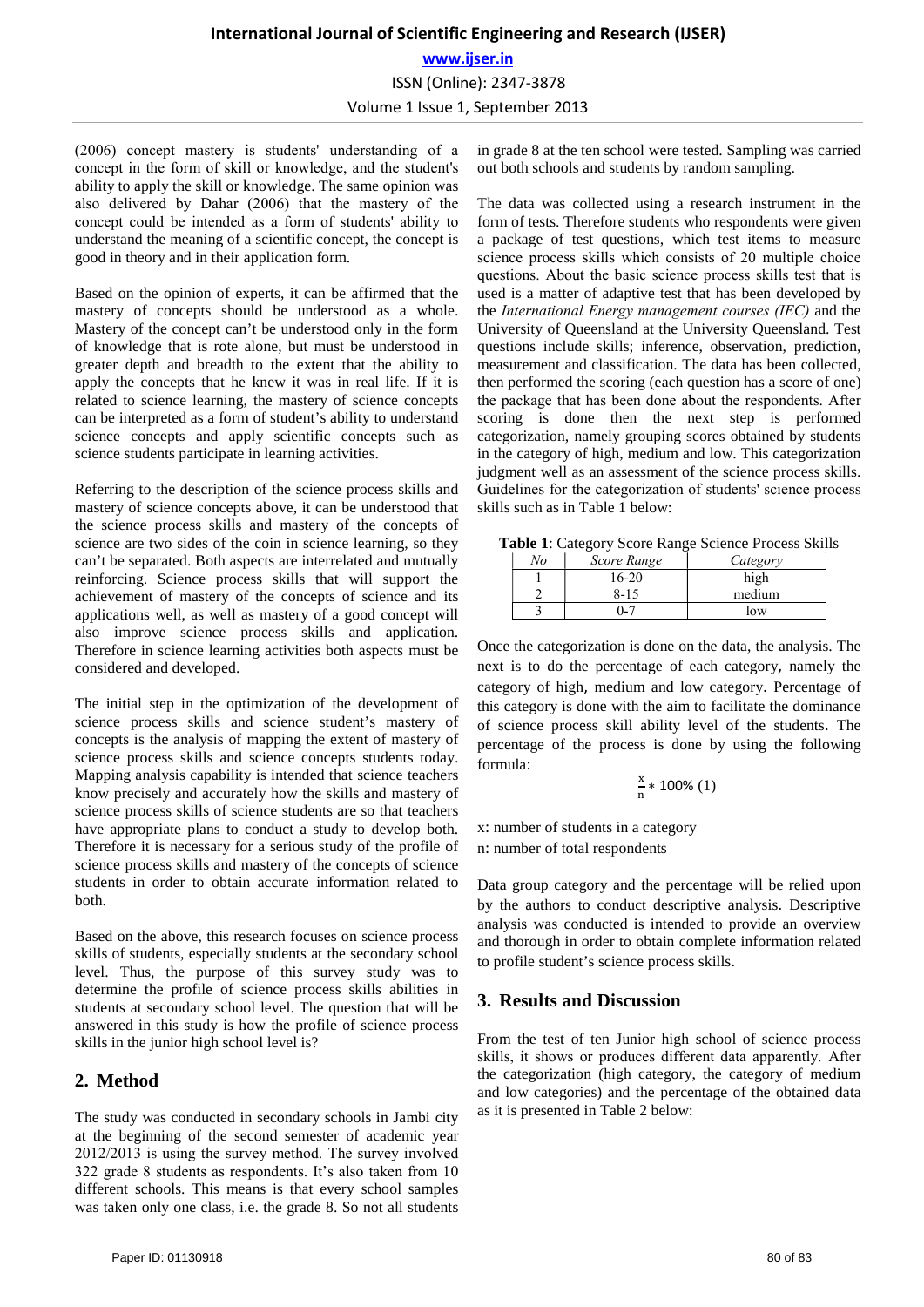# **International Journal of Scientific Engineering and Research (IJSER) www.ijser.in** ISSN (Online): 2347-3878 Volume 1 Issue 1, September 2013

| <b>Table 2:</b> Data Distribution of Respondents |             |          |    |    |                |      |                       |        |  |
|--------------------------------------------------|-------------|----------|----|----|----------------|------|-----------------------|--------|--|
|                                                  | Number of   | Category |    |    | percentage (%) |      |                       |        |  |
| School Name                                      | respondents |          |    |    |                |      |                       | Total  |  |
|                                                  | per school  | Η        | M  | L  | Η              | M    | L                     |        |  |
|                                                  | 32          | 8        | 6  | 18 | 25,0           | 18.8 | 56,3                  | 100,0  |  |
| 2                                                | 30          | 6        | 10 | 14 | 20,0           | 33.3 | 46,7                  | 100,0  |  |
| 3                                                | 30          | 11       | 3  | 16 | 36.7           | 10.0 | 53.3                  | 100,0  |  |
| 4                                                | 31          | 9        | 11 | 11 | 29,0           | 35,5 | 35,5                  | 100,0  |  |
| 5                                                | 38          | 8        | 13 | 17 | 21,1           | 34,2 | 44.7                  | 100,0  |  |
| 6                                                | 32          | 9        | 12 | 11 | 28,1           | 37.5 | 34.4                  | 100,0  |  |
| 7                                                | 33          | 13       | 6  | 14 | 39,4           | 18,2 | 42,4                  | 100,0  |  |
| 8                                                | 30          | 7        | 10 | 13 | 23.3           | 33.3 | 43,3                  | 100,0  |  |
| 9                                                | 36          | 9        | 12 | 15 | 25,0           | 33.3 | 41.7                  | 100,0  |  |
| 10                                               | 30          | 4        | 15 | 11 | 13,3           | 50.0 | 36,7                  | 100,0  |  |
| Total                                            | 322         | 84       | 98 |    |                |      | 140 26,09 30,43 43,48 | 100,00 |  |
|                                                  |             |          |    |    |                |      |                       |        |  |

Specification: H: High, M: Medium, L: Low

Based on Table 2 above, it is indicated that ten secondary schools were surveyed have a number of different students. At school the number one (1), students who received grades with categories of high, medium and low respectively are 8, 6 and 18 premises percent respectively; 25.0%, 18.8% and 56.3%. While in total, of the 322 students respectively acquisition scores of high, medium and low are the following 84 students (26.09%), 98 students (30.43%) and 140 students (43.48%). To obtain a clearer picture and accurate, the following is a presentation of data in a bar chart.

Bar Chart of Science Process Skills



Description:

Series 1: Students with high scores of SPS Series 2: Students with medium score of SPS Series 3: Students with low scores of SPS

Based on the percentage bar chart above science process skills, it appears that there is the highest percentage of students science process low-skilled category (43.48%), followed by medium-skilled science process (30.43%) and high (26.09%). This shows that the basic science process skills which include skills; inference, observation, prediction, measurement and classification of the junior high school students in Jambi city is still relatively low.

In the bar chart also shows that the percentage of students with the acquisition of science process skills score is the highest in school number 7 with the percentage reached 39.4%, followed by school number 3 and number 4 school, each obtained a score of 36.7% and 29.0%. If analyzed more

deeply, the highest percentage achieved by the school number 7 is 39.4%, was obtained by 13 students of 33 students with an average score of 16.5. It shows that every student in general did not reach the optimal score in the test process skills.

In other hand, the analysis related to the low test scores and questions test are given, showing that in general students have difficulties in answering questions involving inference, prediction and measurement. Students generally earn low scores on the third science process skills. While the skills of observation and classification, students tend to earn relatively higher scores. This fact proves that the teaching and learning in secondary schools in the city of Jambi yet optimally train students to conduct inference, prediction and measurement.

In-depth analysis is also carried out on relationships with school achievement test scores. Students who acquire science process skills test scores with the highest percentage is 39.4%, (school number 7), 36.7% (school number 3) and 29.0% (school number 4), generally have a conducive school environment to development of science process skills. At these schools, teachers provide ample opportunities in the development of science process skills of students through a variety of laboratory activities. This is in contrast to science learning activities in schools for students who acquire science process skills test scores are low. Students who got science process skills test scores are low, relatively rarely do laboratory-based learning activities. This fact proves that the lab activities can be used as a medium for the development of science process skills

The low students score of science process skills in Jambi city, of course, have an impact on students' lack of ability to perform various experiments based activities, such as inquiry and discovery. Though the experiment is an essence of science itself that science as a process. Science as the process will not run properly without adequate science skills. Therefore, with these conditions, it can be presumed that are lacking or not optimal activity-based learning during the experiment is due to the lack of students' science process skills.

As it has been described above that, science process skills are very useful not only in science learning but also in everyday life (Rubin; 1992). Thus it is almost certain that in general these students have a relatively low ability to observe their environment. This of course will affect their concern about the events or phenomena that exist around them. In other words that the students with low science skills that will have a low level of scientific literacy as well.

The low science process skills in Jambi city junior high school students due to various factors. First, there is still a lack of science teachers to teach students science process skills. This is because the level of science process skills of science teachers at junior high school in Jambi city is also still relatively low at only has score 63.6 with the range score 10-100 (Sukarno; 2013). Second, the lack of materials of science that is more specific to teachers directly and students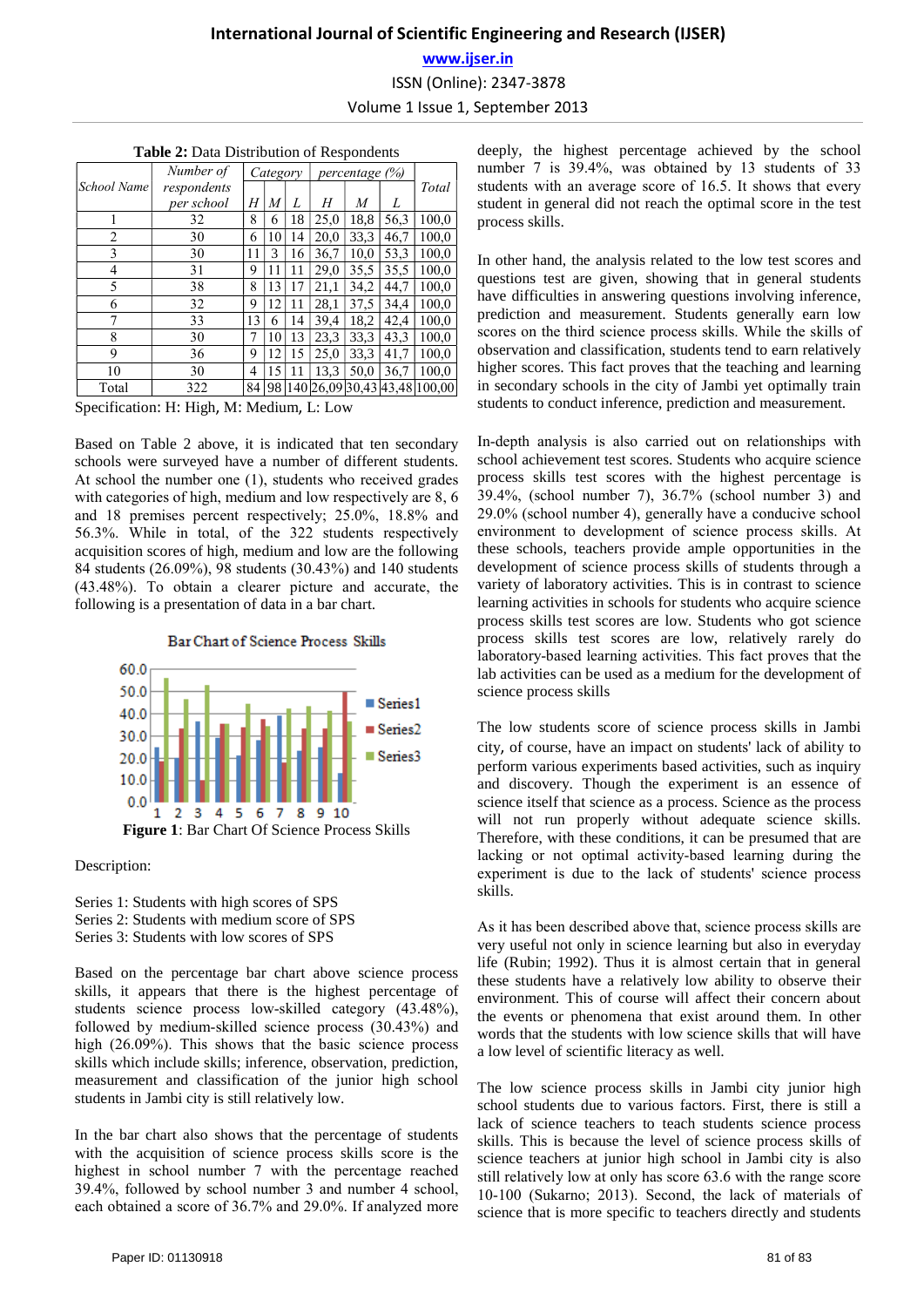# **International Journal of Scientific Engineering and Research (IJSER) www.ijser.in** ISSN (Online): 2347-3878 Volume 1 Issue 1, September 2013

to develop and improve the science process skills. Third, there still exists a rule requiring a competency test science process skills, both for science teachers and for students. So the competency test that had been done only focusing on the mastery of scientific concepts alone. Fourth, the lack of clear guidance for teachers how to do the assessment and development of science process skills to the students. Fifth, in general, teaching and learning activities that occur during this still traditional, so less students explore science process skills.

Therefore, to make improvements to science process skills students needs to be done on the training of science teachers science process skills. By the training of science teachers is expected to have a thorough understanding and knowledge related to it. These include understanding and knowledge in terms of types of science process skills, science process skill development methods and science process skills assessment. With the increased understanding and knowledge of science teachers on science process skills, it is expected that science teachers will be able to apply the knowledge and understanding in developing science process skills in students.

In addition to the training of science teachers, science process skills training can also be done with the development of teaching materials. Development of teaching materials that are specifically capable of directing teachers and students to practice science process skills is very important. By having presence of such teaching materials, the teacher and the students will have a great opportunity in the development of science process skills. Teaching materials are capable of directing teachers and students in developing science process skills such as teaching materials based experimentation or exploration activities.

By the training of science teacher about the science prosess skill and development of teaching materials which are related to the development of science process skills is not enough. Thus it still needed a model of learning as a medium for teachers to implement the understanding and knowledge of the science process skills as well as the implementation of instructional materials. Therefore, it also needs the development of learning models that provide opportunities for teachers and students to develop science process skills together, such as lab -based learning model and explore the natural environment around the schools.

#### **4. Conclusions and Recommendations**

#### **4.1 Conclusion**

Based on the data obtained it can be concluded that the average ability of junior high school students' science process skills in Jambi city is still relatively low. This is the evident from the data of science process skills test that has been done in speaking - also from the high (26.09 % ), moderate ( 30.43  $\%$ ), and low (43.48 %). The conclusion shows that the teaching of science in secondary schools in Jambi city did not

#### **4.2 Recommendations**

Therefore to increase students' science process skills there are several steps that we need to be done, namely:

- 1.To conduct the training on the science process skills for science teachers in secondary high school. The training was mainly associated with a model -oriented learning science process skills development and assessment of students' science process skills.
- 2.To develop the learning models that provide greater opportunities for students to develop science process skills, such as lab-based learning and exploration-based learning of the natural environment around the school.
- 3.To develop specific teaching materials that is capable of directing teachers and students to practice science process skills. It is intended for teachers and students together and to be consistent in the development of science process skills.

#### **References**

- [1] Ango, Mary L. (2002). "Mastery of Science Process Skills and Their Effective Use in the Teaching of Science" An Educology of Science Education in the Nigerian Context. International Journal of Educology, 2002, Vol 16, No 1
- [2] Aziz and Ahmad, (2010). "Inclusion of Science Process Skills in Yemeni Secondary School Physics Textbooks" European J Of Physics Education Ejpe 2010 / 01 - Isbn 1309 – 7202. School of Educational Studies
- [3] Chabalengula, Mumba and Mbewe, (2011). "How Preservice Teachers Understand and Perform Science Process Skills", Eurasia Journal of Mathematics, Science & Technology Education, 2012, 8(3), 167-176
- [4] Dahar, R. W. (2006). "Teori-Teori Belajar dan Pembelajaran", Jakarta, Erlangga.
- [5] Dirks, Clarissa and Cunningham, (2006), "Enhancing Diversity in Science, Is Teaching Science Process Skills the Answer" CBE—Life Sciences Education, Vol. 5, 218–226, Fall 2006
- [6] Foulds and Rowe, J. (1996). "The Enhancement Of Science Process Skills In Primary Teacher Education Students", Australian Journal of Teacher Education Volume 21 | Issue 1 Article 2. Edith Cowan University
- [7] Harlen & Elstgeest, J. (1993), "UNESCO Source Book for Science Teaching in the Primary School", NBT, New Delhi.
- [8] Haryono, (2006). "Model Pembelajaran Berbasis Peningkatan Keterampilan Proses Sains". UNESS. Jurnal Pendidikan Dasar Vol.7, No.1, 2006: 1-13
- [9] Karamustafaoğlu, Sevilay (2011). "Improving the Science Process Skills Ability of Science Student Teachers Using I Diagrams", Eurasian J. Phys. Chem. Educ. 3 (1): 26-38, 2011. journal homepage: http://www.eurasianjournals.com/index.php/ejpce
- [10] Keil, Jodi and Jennifer, (2009). "Improvements in Student Achievement and Science Process Skills Using